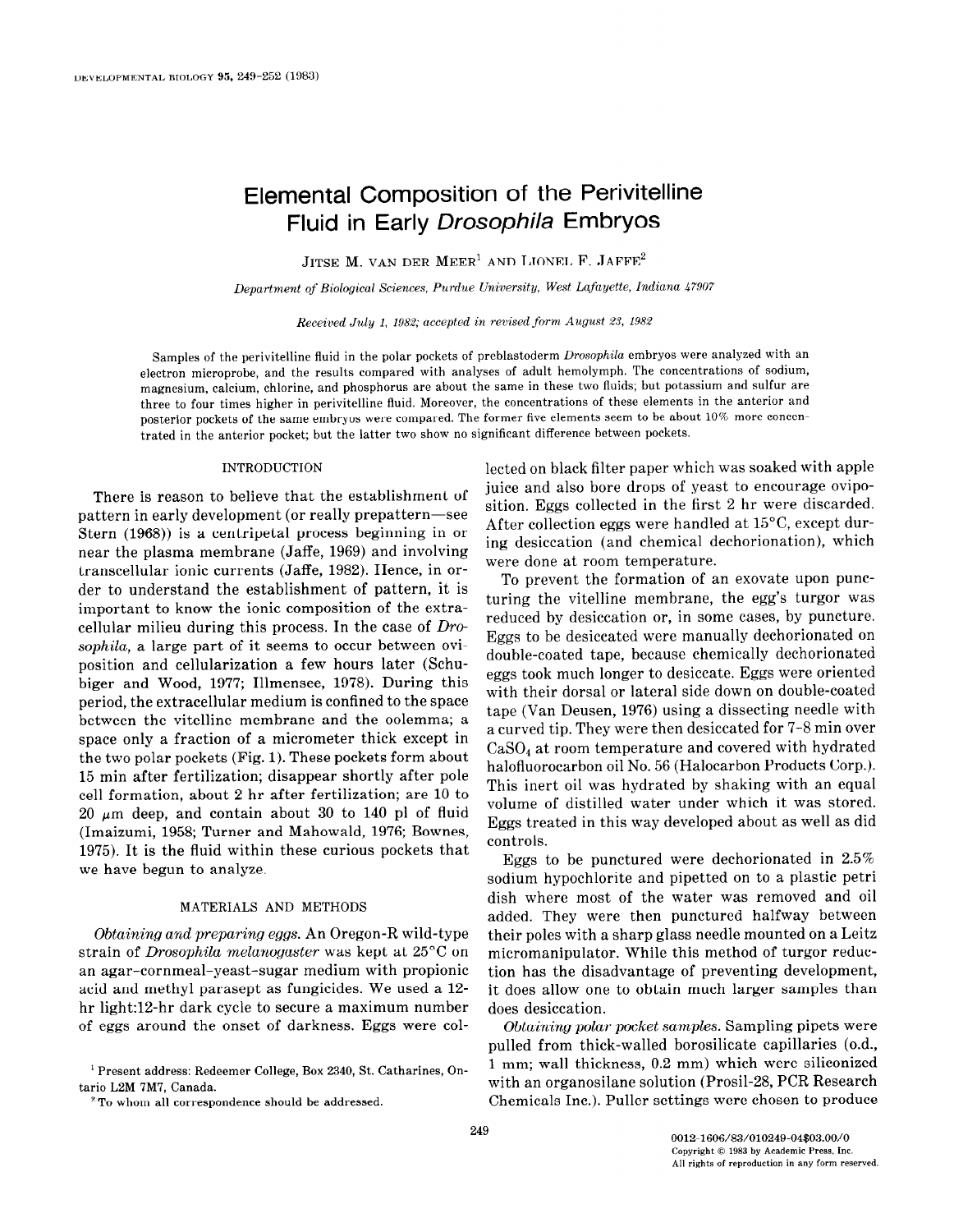

FIG. 1. Procedure for obtaining perivitelline fluid by puncturing the vitelline membrane surrounding a polar pocket. Side view of posterior egg pole. (a) Bring pipet precisely into the median plane of the egg. (b) Indent the vitelline membrane so as to minimize damage to the plasma membrane. (In practice, we were usually unable to avoid touching the latter; but generally avoided puncturing it. Data from punctured eggs are not included in this report.) (c) Puncture. In many cases the tape was a suitable substrate against which to puncture the vitelline membrane. Slight overpressure of oil in the pipet prevented perivitelline fluid from being sucked up too forcefully and the egg from being punctured as a result of its concomitant elongation. (d) Partial withdrawal of pipette and uptake of sample. During uptake the egg elongates and fills the polar pocket, so that the pipet has to be moved towards the tip of the pocket to collect the fluid without puncturing the egg.

an inflexible tip tapering gradually over about 5 mm. The tip was broken to produce a sharp-edged tip with an o.d. of  $2-3 \mu m$ .

Leitz microinjection equipment, a Leitz micromanipulator, and a Zeiss inverted microscope were installed on an air-isolated table (Micro-g: Technical Manufacturing Co.). The injection system and pipets were filled with paraffin oil (Fisher 0-119) except for the pipet holder and a small part of the tubing. Without this air buffer, removal of the pipet from the holder resulted in air being sucked into the tip of the pipet and loss of the sample.

Reduction of turgor in the egg was such that the vitelline membrane became slightly loose and wrinkled and could be punctured as indicated in Fig. 1. After uptake of the sample, hydrated paraffin oil was taken up to protect the sample and its volume was estimated geometrically. In a typical experiment sample volumes ranged from 30 to 130 pl and averaged about 60 pl.

Each pipet was immediately stored in a holder (W.P.I. Model E2 micropipet storage receptacle for o.d. 1 mm) on dry ice, to prevent concentration of the sample (see Lechene and Warner, 1979). The pipets were later shipped for analysis to the National Biotechnology Resource in Electron Probe Microanalysis, Harvard Medical School, Boston, Massachusetts (Dr. C. P. Lechene, director).

Sampling adult Drosophila hemolymph and human serum albumin. Hemolymph was collected from 17 days (25 $\rm ^{o}$ C) old adults which were  $\rm CO_2$  anesthetized, rinsed in distilled water, and mounted with their back on double-coated tape. A slit was cut in the ventral abdomen with a sharp sterile tungsten needle, and hemolymph was collected with a  $1-\mu$ l capillary. Freeze-dried human Ortho normal control serum (Ortho Diagnostics) was made up to a volume in distilled water. A drop of hemolymph or serum was then expelled under hydrated fluorocarbon oil and subsequently collected and treated

| TABLE 1                                                                                                                   |
|---------------------------------------------------------------------------------------------------------------------------|
| RATIOS OF APPARENT CONCENTRATIONS IN UNDILUTED: 3X DILUTED; AND 3X:6X DILUTED SAMPLES OF PERIVITELLINE FLUID <sup>"</sup> |

| Ratio of dilutions          |                 | Na              | Μg              | Ua.             |                 |                 |                 |
|-----------------------------|-----------------|-----------------|-----------------|-----------------|-----------------|-----------------|-----------------|
| $1 \times 3 \times (n = 5)$ | $1.79 \pm 0.10$ | $1.58 + 0.07$   | $1.71 \pm 0.03$ | $1.62 \pm 0.11$ | $1.73 + 0.10$   | $1.90 \pm 0.10$ | $1.59 \pm 0.15$ |
| $3 \times 6 \times (n = 7)$ | $1.87 \pm 0.10$ | $1.68 \pm 0.08$ | $1.94 \pm 0.13$ | $1.72 \pm 0.15$ | $1.76 \pm 0.10$ | $2.06 \pm 0.12$ | $1.95 \pm 0.14$ |

" Ratios are averages  $\pm$  standard error of the mean.

| TABLE 2                                                                                  |
|------------------------------------------------------------------------------------------|
| COMPARISON OF ELECTRON MICROPROBE AND MACROSCOPIC ANALYSES OF HUMAN SERUM ALBUMIN $(mM)$ |

|                         | v             | Na            | Mg             | Cа             | U)            |                |                          |
|-------------------------|---------------|---------------|----------------|----------------|---------------|----------------|--------------------------|
| Microprobe <sup>a</sup> | $4.2 \pm 0.2$ | $136 \pm 0.4$ | $0.7 \pm 0.2$  | $2.3 \pm 0.2$  | $119 \pm 3$   | $3.7 \pm 0.5$  | $13.3 \pm 0.5$           |
| Maccro <sup>b</sup>     | $4.3 \pm 0.1$ | $139 \pm 0.4$ | $1.0 \pm 0.03$ | $2.5 \pm 0.02$ | $107~{\pm}~1$ | $1.2 \pm 0.02$ | $\overline{\phantom{m}}$ |

" Average  $\pm$  SEM of 10 samples.

 $<sup>b</sup>$  From data sheets provided by the commercial supplier. Phosphorus is higher in our analysis than the macroscopic ones because the latter</sup> measured only inorganic phosphorus while ours measured total phosphorus.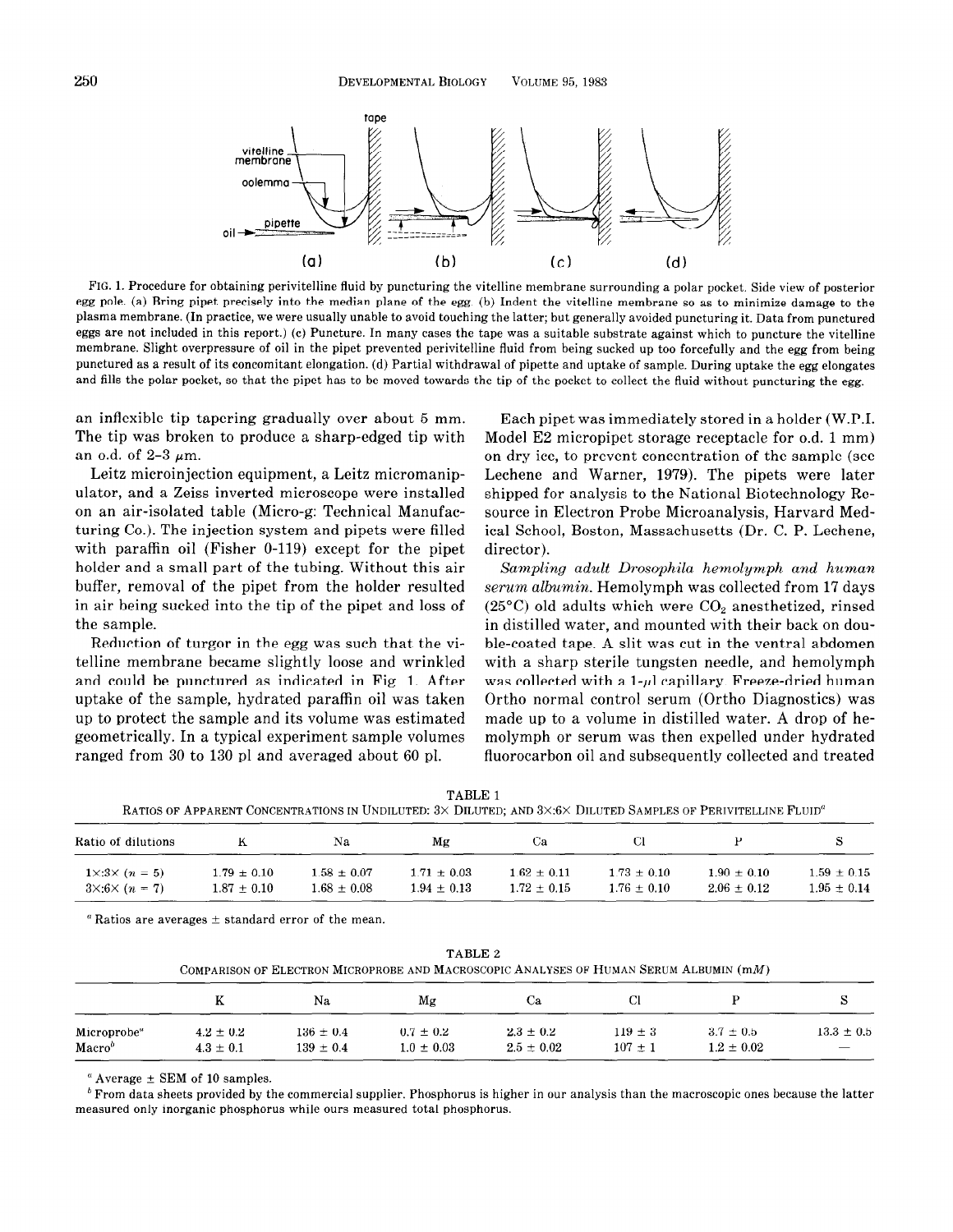TABLE 3 ELEMENTAL COMPOSITION OF Drosophila EGG PERIVITELLINE FLUID AND OR ADULT Drosophila-HEMOLYMPH (mM)

|                |                                                    |                | Adult hemolymph via                                  |
|----------------|----------------------------------------------------|----------------|------------------------------------------------------|
|                | Perivitelline fluid<br>via microprobe <sup>a</sup> |                | Microprobe <sup>b</sup> or Macro method <sup>c</sup> |
| K              | $84 + 7$                                           | $25 \pm 2$     | $24 \pm 1$                                           |
| Na.            | $98 + 6$                                           | $106 \pm 7$    | $87 \pm 2$                                           |
| Mg             | $16.5 \pm 1.5$                                     | $14.4 \pm 0.8$ | $26 \pm 2$                                           |
| Ca             | $5.0 + 0.3$                                        | $7.2 \pm 0.8$  | $10.6 \pm 0.5$                                       |
| $\overline{C}$ | $62 \pm 3$                                         | $58 \pm 3$     |                                                      |
| P              | $41 \pm 2$                                         | $39 + 5$       |                                                      |
| S              | 30<br>$+1$                                         | $7.3 \pm 0.4$  |                                                      |

" Average of 38 samples from both polar pockets  $\pm$  SEM.

 $<sup>b</sup>$  Average of eight pairs of samples  $\pm$  SEM.</sup>

' Atomic absorption (from Larrivee, 1979).

as samples of perivitelline fluid. The hemolymph samples did not contain cells (mag.  $320\times$ ).

Preparation of samples for electron probe analysis. Before expulsion of samples pipets were transferred from  $-80$  to  $-20^{\circ}$ C and stored overnight. Direct transfer to room temperature occasionally resulted in a breakage of pipets or "spontaneous" expulsion of the sample. For expulsion and subsequent sample preparation: see Lechene (1974).

Protein can interfere with quantitative electron probe analysis of elements by absorbing soft X rays and thereby artificially lowering the intensity of characteristic X-ray emission from protein-containing solutions versus standard solutions that are protein free (Lechene and Warner, 1979). We tested their procedure of twoor threefold dilution, which gave satisfactory results for a solution containing 70 g/liter bovine serum albumin, on our samples of perivitelline fluid, the protein content of which is unknown. The ratio (as averaged over all elements) of apparent elemental concentration of undiluted samples to threefold diluted samples proved to be 1.70  $\pm$  0.04 (n = 35) rather than 3.0 indicating a large error due to absorption by proteins in the undiluted samples; however, when these threefold diluted samples were further diluted by twofold, the average ratio proved to be 1.85  $\pm$  0.05 (n = 49), not far from the expected value of 2.0. A breakdown of the small residual protein error is provided in Table 1. It will be

seen that significant errors—of about  $15\%$ —remained for Na, Ca, and Cl. However, we elected to proceed with the routine use of threefold dilutions to maintain a large enough total signal.

As a further check on the reliability of our method, we included coded control samples of human serum albumin in our shipments. Our results agreed satisfactorily with those of macroscopic analysis (Table 2).

## RESULTS AND DISCUSSION

Table 3 shows our main result: Perivitelline fluid proves to have about the same elemental composition as adult hemolymph except for potassium and sulfur. The latter two elements are three to four times more concentrated in perivitelline fluid than in hemolymph. Table 3 also includes a comparison with Larrivee's (1979) analysis-using atomic absorption-of one microliter samples of adult hemolymph, i.e., samples 10,000 or more larger than the samples we analyzed. The general agreement between Larrivee's and our values may be taken as a further indicator of our methods' reliability. We also obtained very similar results with samples obtained from eggs depressurized via puncture instead of desiccation. Puncture depressurization may provide a way of obtaining larger, yet relatively natural samples of perivitelline fluid despite the fact that it produces such gross damage as to block development.

Included in the 38 samples averaged in Table 3 are 32 from 16 eggs in which it proved possible to obtain and analyze a sample from both the anterior and the posterior polar pockets. In Table 4 we present the average ratios of measured compositions between these pockets. Sodium, magnesium, calcium, chlorine, and phosphorus all seem to be about 10% more concentrated in the anterior than in the posterior pocket; while potassium and sulfur do not differ significantly between the two pockets. The probability that the apparent deviations from equality (for sodium, etc.) are due to sheer chance varies from about 1% for chlorine to 16% for phosphorus. If the apparent differences of sodium, etc., are real-and not due to chance or some subtle artifact of measurement-then they are probably maintained by a substantial ionic current through the egg; presumably one similar to the steady currents generally found to traverse developing systems.

|                 |                 | RATIOS OF ANTERIOR: POSTERIOR POLAR POCKET COMPOSITIONS <sup>a</sup> | TABLE 4         |                 |                   |                 |
|-----------------|-----------------|----------------------------------------------------------------------|-----------------|-----------------|-------------------|-----------------|
| K               | Na              | Mg                                                                   | Cа              | Cl              |                   |                 |
| $1.03 \pm 0.05$ | $1.08 \pm 0.05$ | $1.15 \pm 0.07$                                                      | $1.10 \pm 0.06$ | $1.10 \pm 0.04$ | $1.07\,\pm\,0.05$ | $1.02 \pm 0.04$ |

 $A$ verage  $\pm$  SEM of 16 pairs of samples.